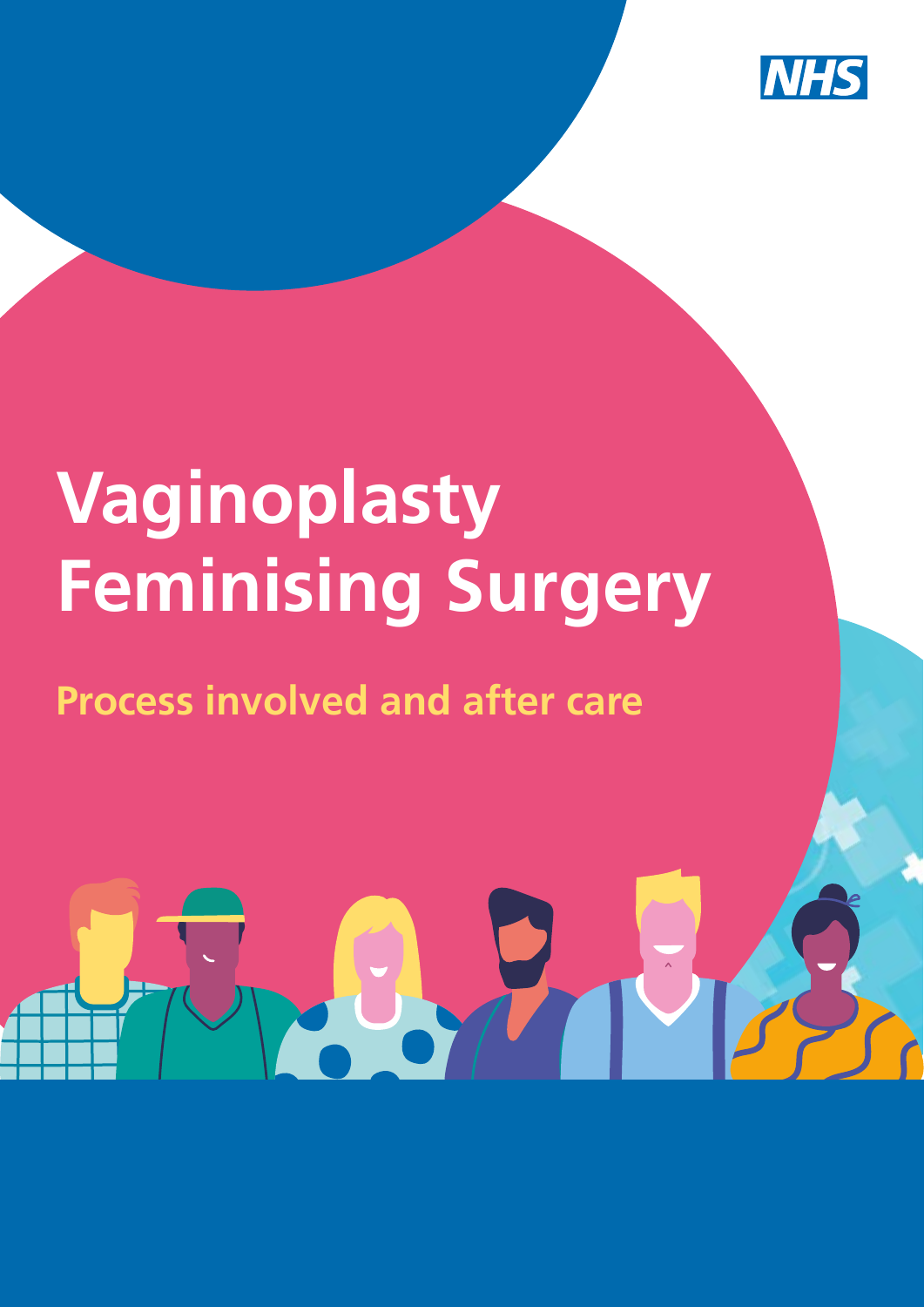## Feminising Genital Surgery

Feminising genital surgery aims to reduce gender dysphoria by aligning your anatomy with your gender identity and identity expression goals.

Some transwomen decide that they want to have surgery to permanently alter their anatomy, however not all transwomen choose to have surgery.

It is important to be aware that feminising genital surgery is not reversible, therefore you need to consider all the options available before you make this important decision.

The surgical technique that might be used will depend on the size and shape of your body, your personal preference and your goals.

# Referral for surgery

Feminising genital surgery is provided as a core component of the NHS gender dysphoria care pathway for transfeminine individuals.

You will require two recommendations for surgery to be undertaken by two responsible clinicians from a specialist Gender Identity Clinic (GIC) that is commissioned by NHS England.

#### The two recommendations for genital surgery must confirm that you have had the relevant assessments and meet the criteria for surgery, including:

- a documented persistent and insistent diagnosis of gender dysphoria
- the ability to make a fully informed decision and to consent for treatment
- be at legal age of majority; the referral can be made at the age of 17 but for a surgery to take place in the UK you must to be 18 or above
- if you have significant medical or mental health concerns, they must be well controlled
- 12 continuous months of living in a gender role that is in-keeping with your gender identity
- 12 continuous months of hormone therapy as appropriate to your gender goals (unless you have a medical contraindication or are otherwise unable or have concerns in relation to taking the hormones)

#### The NHS funded feminising genital surgery is available for people aged 18 and above and could include some or all the following:

- Vaginoplasty– creation of a vagina
- Clitoroplasty creation of a clitoris
- Vulvoplasty creation of a vulva (please refer to **Vulvoplasty patient leaflet**)
- Labiaplasty creation of inner and outer labia
- Penectomy removal of all or part of the penis only available when performed as part of vagino plasty or vulvoplasty
- Bilateral Orchidectomy removal of one or both testes only available when performed as part of vaginoplasty or vulvoplasty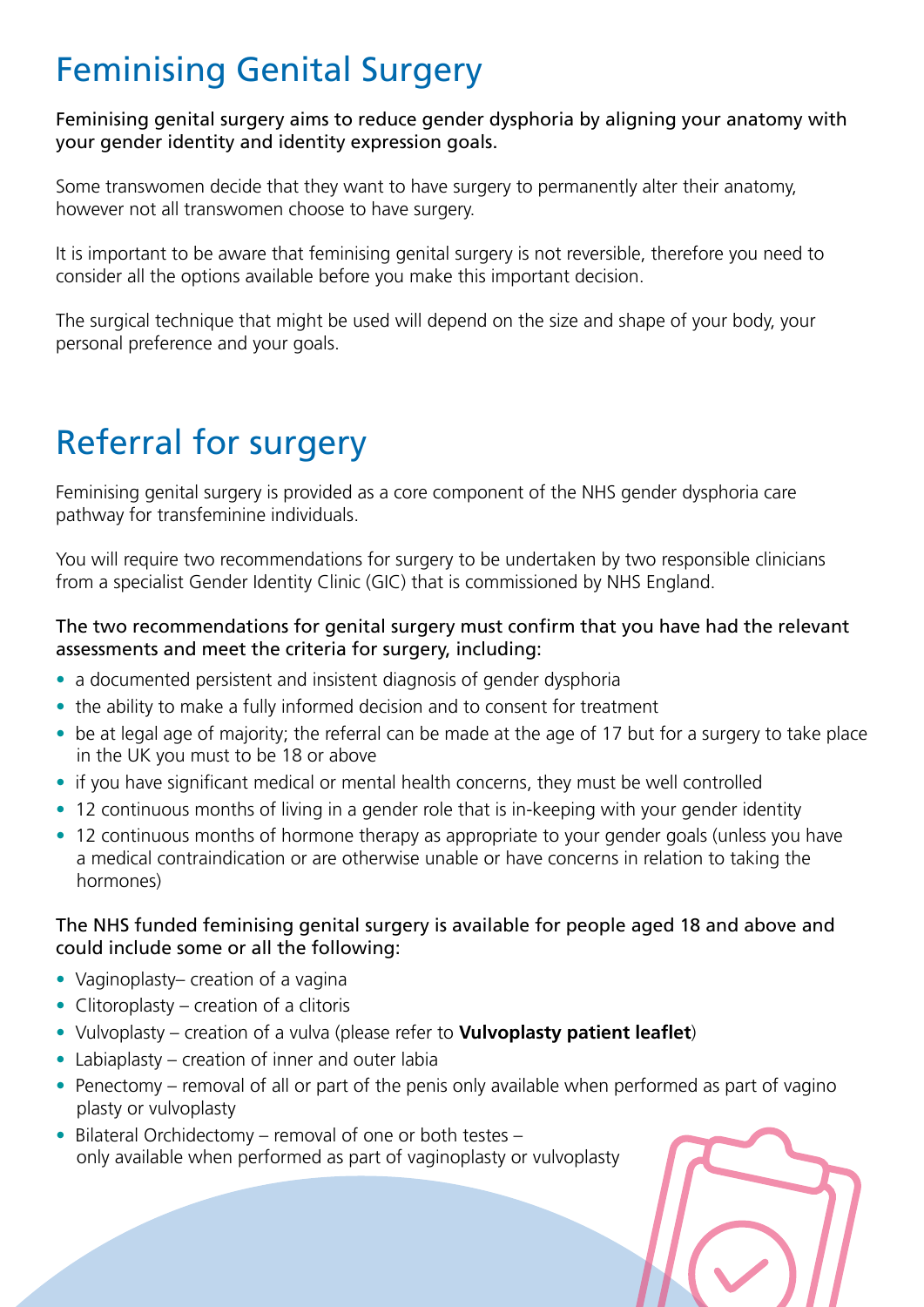### Pre-Surgery discussions

Based on the recommendations of doctors at the Gender Identity Clinic (GIC), you will be referred to a surgeon outside the clinic who is an expert in this type of surgery.

Your responsible clinician at your GIC will discuss pre-surgical considerations such as fertility and healthy lifestyle options:

#### **Fertility**

Before you have your surgery, you should think carefully about whether you may wish to have children in the future.

This is because your reproductive system will change during medical and surgical treatments, such as with hormonal therapy and surgery which can cause permanent infertility.

You should discuss whether you wish to preserve your fertility with your responsible clinician at your GIC before you are referred to a surgeon.

Your clinical team at your GIC can talk to you about banking sperm and at what point this should be arranged.

You will be required to stop all hormonal treatments for a period to enable your testes to function again and allow your testosterone to rise to the necessary level.

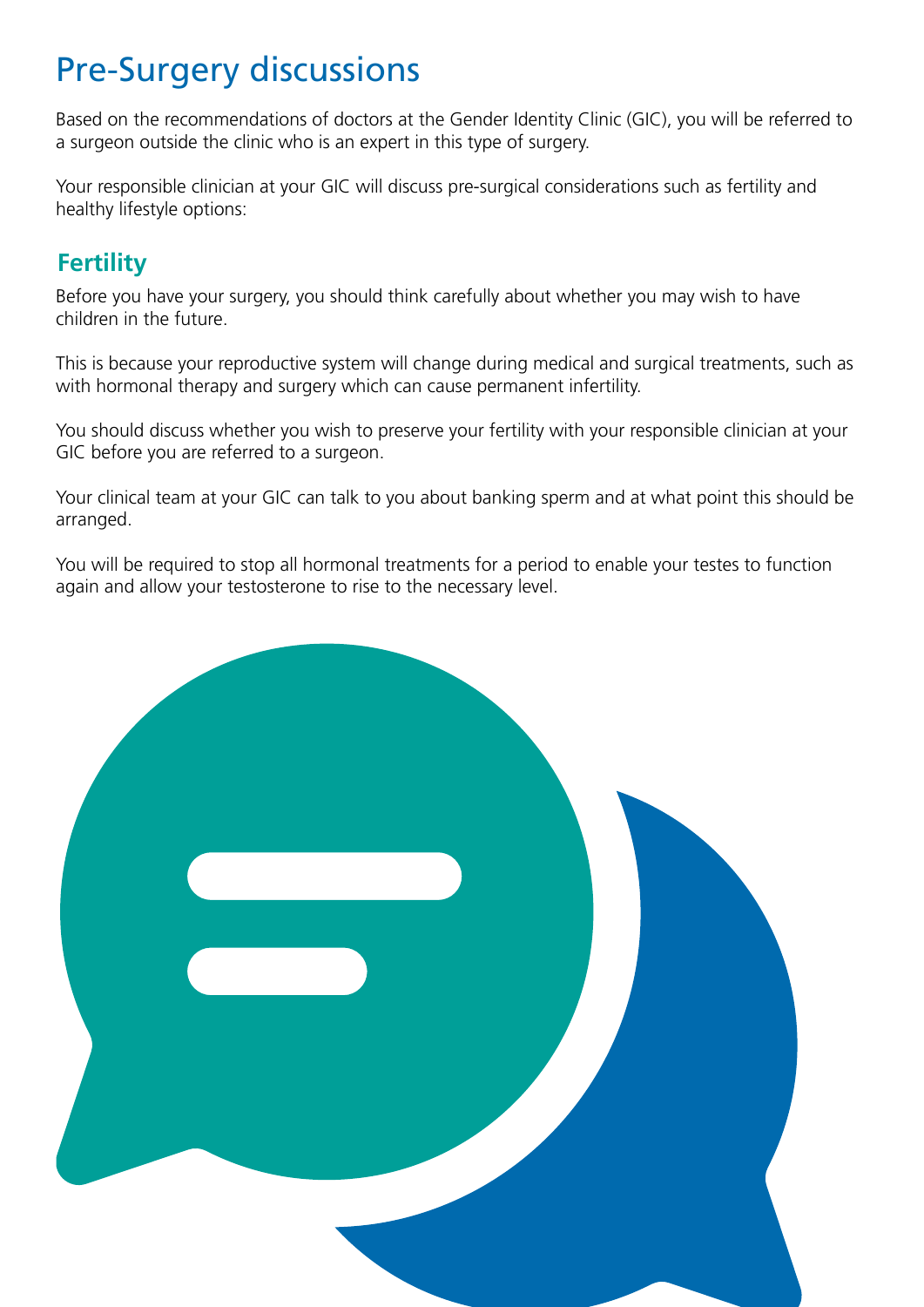#### **Healthy lifestyle**

Your clinical team will additionally discuss pre-surgical requirements such as weight loss, smoking cessation (stopping smoking) and your general health.

We advise that you tell your surgeon of any specific physical work you regularly undertake so that they can give you the best advice possible about recovery times.

If you have a healthy lifestyle you are more likely to recover better from surgery and are more likely to have fewer complications, you should aim to be as healthy as you can by doing the following:

- Stop smoking: Smoking reduces blood supply and can reduce your ability to heal, it can also lead to chest infections.
- **Cannabis use:** Should also be avoided due to its estrogenic effect.
- Weight loss: Most surgeons will require your BMI to be less than 30 but this may vary according to which surgeon is performing the surgery, if you are overweight this can make the surgery more complicated and may lead to a higher risk of complications like delayed wound healing. You can speak to your GP about a weight loss programme that is safe for you.
- Medications: Follow the advice given to you about what medications you should take or stop. Most surgeons will ask you to stop your oestradiol for six weeks before surgery and three weeks after surgery, however you will continue taking your testosterone blocker.
- Alcohol: Be honest with your doctor about how much you drink, as alcohol can affect your liver and have an impact of bleeding and wound healing. It is also an important factor for Anaesthetists to consider when deciding on which General Anaesthesia (GA) medications to use.
- **Over the counter medication (OTC):** tell your surgeon if you are taking any additional over the counter tablets, vitamins or supplements. As these may influence your ability to heal and may affect bleeding.

### Pre-Surgery Assessment

**Once you have decided where you would like your surgery to take place, you will meet with the surgical and nursing team.** 

**You will be given information about what to take with you for both your assessment appointments and hospital admission.**

**The surgeon will carry out a physical examination of your genital area and will also discuss:**

- **Various types of surgical options available.**
- **Advantages and disadvantages of each surgery.**
- **Potential risks or complications related to the surgery.**
- **Follow up care you may require after your surgery.**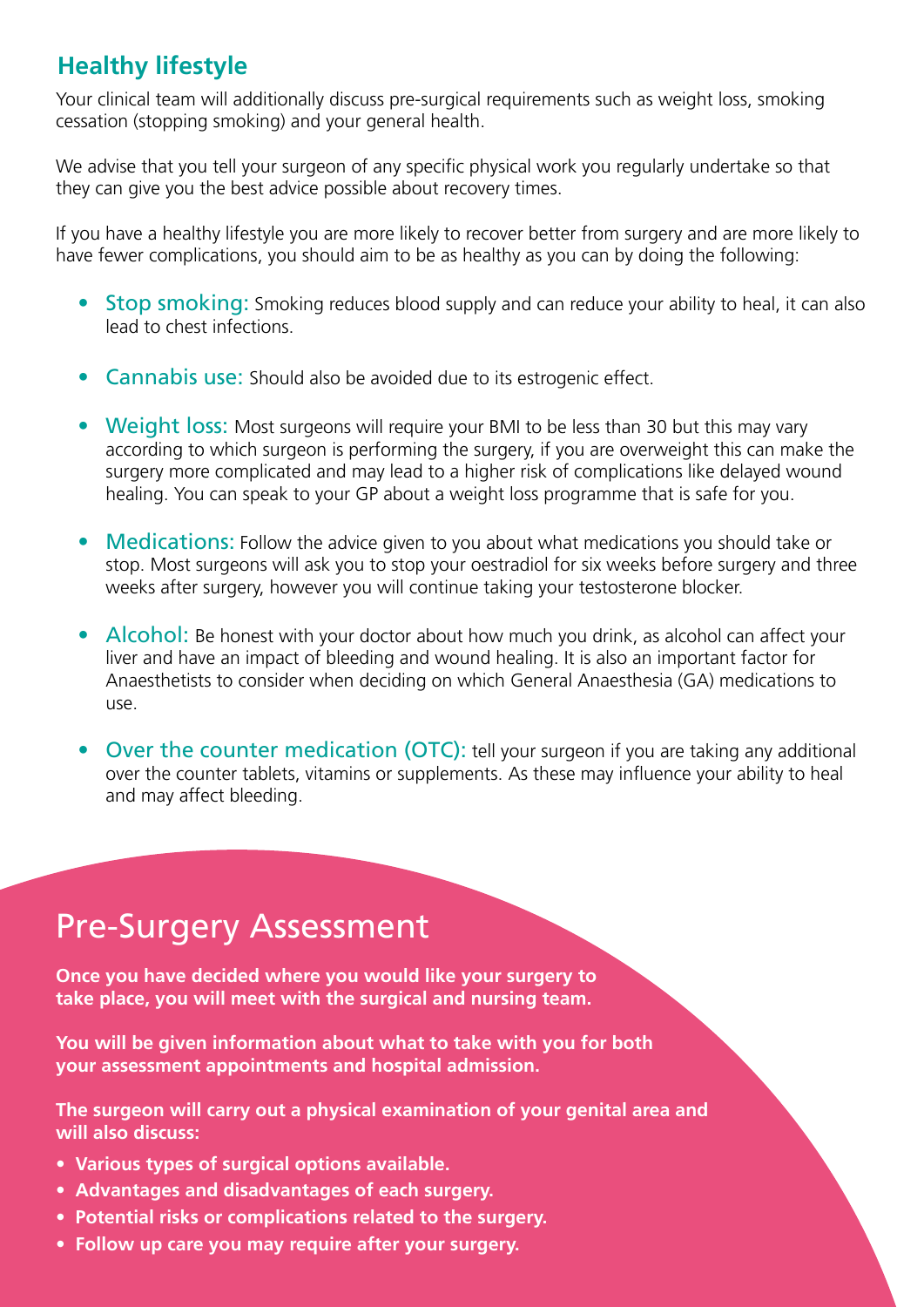**As part of your assessment, you may be required to undergo some or all the following investigations:** 

- **Chest X-ray (CXR)**
- **Blood tests**
- **ECG (a tracing of your heart rhythm)**
- **Urine sample**
- **Routine observations such as: blood pressure (BP), heart rate (pulse) and your temperature recording**
- **COVID-19 screening may be required**
- **MRSA screening (nose and groin) may be required: This will involve taking some swabs from your nose and skin to see if you need to have any treatment before you have your operation. MRSA is a type of bacteria that is resistant to many antibiotics and lives on your skin. It is normally harmless, but it can affect your ability to heal if you have an operation.**

### Preparing for surgery

Once you have the date for your surgery, you may want to start thinking about hair removal and optional pre-surgical preparations which are advised you consider:

#### **Hair removal**

Some, but not all people having genital surgery will require hair removal from the genital area, however this will depend on the type of surgery.

Your surgical team will assess your skin and discuss what is required with you.

Both laser and electrolysis are permanent methods of hair removal for surgical sites:

- **Electrolysis** involves insertion of a small needle into the hair follicles which are treated with an electrical current to prevent the hair from growing back.
- **Laser hair removal** involves using a laser light energy which is absorbed by the hair follicle, which is then destroyed. This technique is hair colour and skin colour dependent.

You may be referred by your GIC or your surgeon to an approved hair removal clinic.

You will require several treatments to effectively treat the site in preparation for surgery, this may take up to a year or more to complete.

Your surgeon will check the site before you have surgery to make sure that the treatment has been effective or decide whether you require further treatments.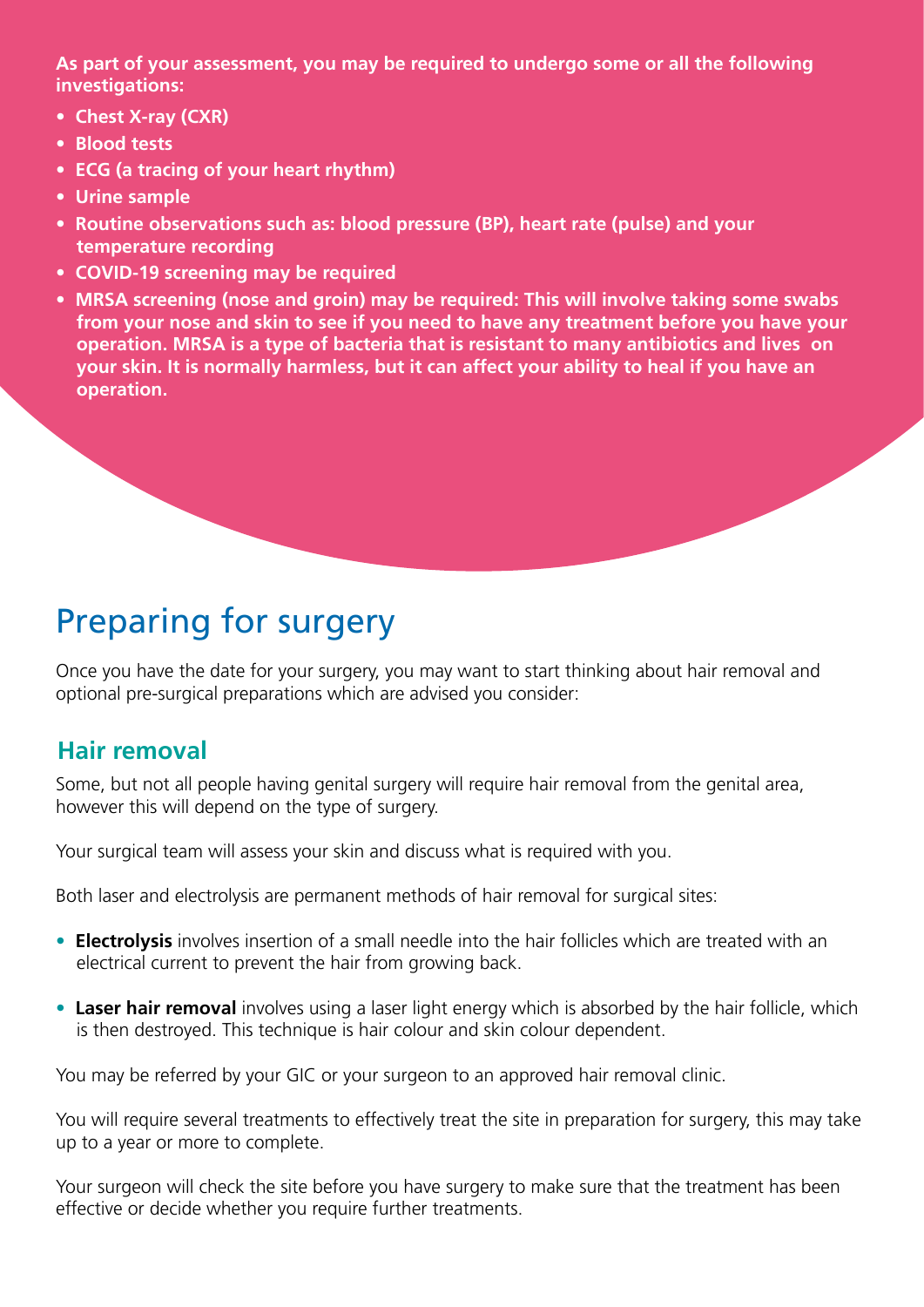#### **Optional pre-surgical preparations which you are advised to consider in advance:**

- If you are employed, you should speak to your employer to arrange the time you will need to be off work.
- You will need time to recover and this will vary depending on the type of operation you have; you may want to arrange to have someone with you for a period after you are discharged from hospital.
- Stock up your fridge, freezer and cupboards.
- Organise for someone to be available to help (e.g. with shopping and cooking) for at least the first two weeks you are home after your operation.
- It is advisable to discuss in advance with your GP or pharmacist regarding pain relief medication options, in preparation for when you return home after your surgery.
- If you have pets, ask someone to take care of them while you are in hospital and once you are at home.
- Make sure you have enough toiletries (including sanitary towels, panty liners and baby wipes) and clean underwear at home.
- You will also need to arrange for someone to collect you from the hospital after your surgery or arrange transport home.
- Make sure you have some loose-fitting clothing to take to hospital with you as tight clothing will be uncomfortable in the first few weeks after your surgery.

After your surgery you will be advised about activities that you should avoid such as certain types of exercise, driving and intimacy. It is generally advised that you avoid these activities for about six weeks after your operation.

It is important to follow the specific advice your surgeon has given you to avoid complications.

# Vaginoplasty Surgery

Vaginoplasty is a surgical procedure to create a vagina and vulva - including labia, clitoris and shorten the urethra (the tube you urinate from) and remove the penis (penectomy) and testes (orchidectomy).

The surgery will be done whilst you are asleep under general anaesthetic and this surgery is irreversible.

Summary of stages involved in vaginoplasty surgery are:

- Removal of testes (orchiectomy)
- Removal of penis (penectomy)
- Creation of a vaginal cavity/neovagina (vaginoplasty)
- Creation of a clitoris (clitoroplasty)
- Creation of labia (labiaplasty)

When forming the vagina there are different approaches depending on how much skin is available from the penis and scrotal areas. In order to form a vagina of suitable length and width and prevent scar tissue formation the surgeon will examine your genital area to decide on which type of surgery to perform.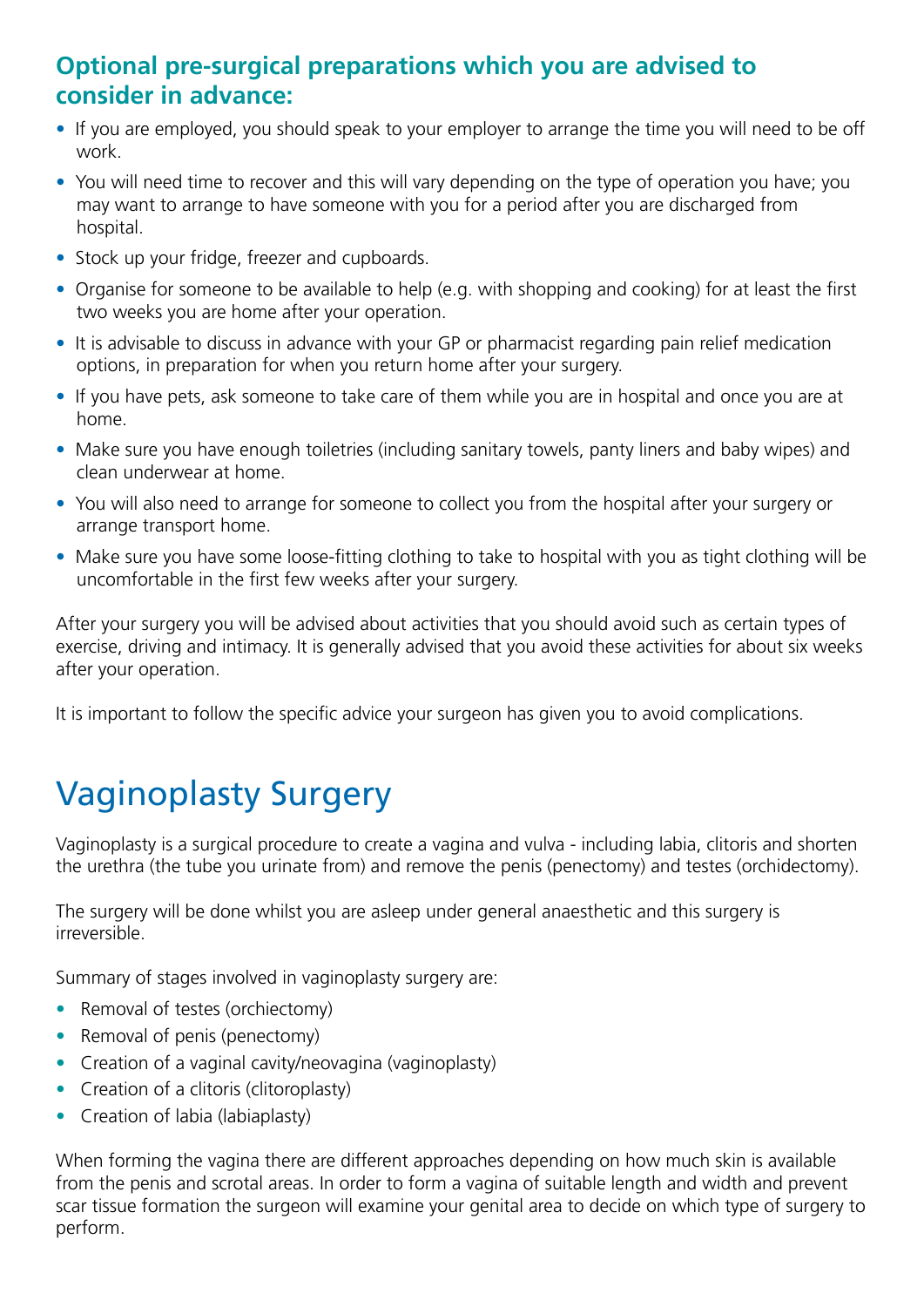Rarely, there may not be enough skin for a vagina, in such cases an operation using a segment of bowel may be suggested.

During the removal of the penis and testicles, flaps of tissue and skin from the penis and are used to create the entrance and lining of the vagina **(Vaginoplasty).**

This skin or tissue flaps may remain attached to the body at one end and are referred to as a 'pedicle flap' or completely separated and called a 'free flap'.

A pocket is created in your pelvis between your urethra and back passage (anus) and the newly formed vagina is then inserted and held in place with packing.

A clitoris will be formed using the head of the penis **(Clitoroplasty)**. This should provide sexual sensation and may enable you to reach orgasm. In order to form a clitoris, the head of the penis (glans) is separated from the erectile tissue and remains connected to its original blood and nerve supply. Most of your erectile tissue will be removed. The glans is made smaller and then placed under a small hood just below the pubic bone and above the urethra.

Inner labia (labia minora) and outer labia (labia majora) will be made using the tissue from your scrotum and penis **(Labiaplasty)**.

During your operation, the urethra is shorted and repositioned to allow you to urinate sitting down and to resemble female anatomy.

During your surgery you will have a tube inserted into your bladder called a catheter, this will drain the urine from your bladder into a small bag. This will be in place for a few days to allow your body to heal. You will also have packing inside the vagina to hold it in place and prevent bleeding.

You will have dressings and wound coverings in place to prevent the risk of bleeding and infection. These will be checked regularly while you are in hospital and you will be advised on what care is required after your discharge.

### Dilating after vaginoplasty

**Transwomen will need to use dilator after surgery to prevent shrinking to the length and width of the vagina This normally starts about five days after you have had your surgery and will be necessary long term.** 

**Dilation helps prevent contraction of the skin graft inside vagina and improves the elasticity of vaginal wall in order to comfortably accommodate penetrative intercourse.**

**Dilation involves inserting a lubricated dilator into the neo-vagina and keeping it in there for a specified amount of time. The size of dilator and the length of dilation time varies depending on the surgeon's protocol and patient's needs.** 

**Your surgeon will advise about the proper use and frequency of post-surgery dilation and it's important to follow their advice as it may be specific to your recovery.**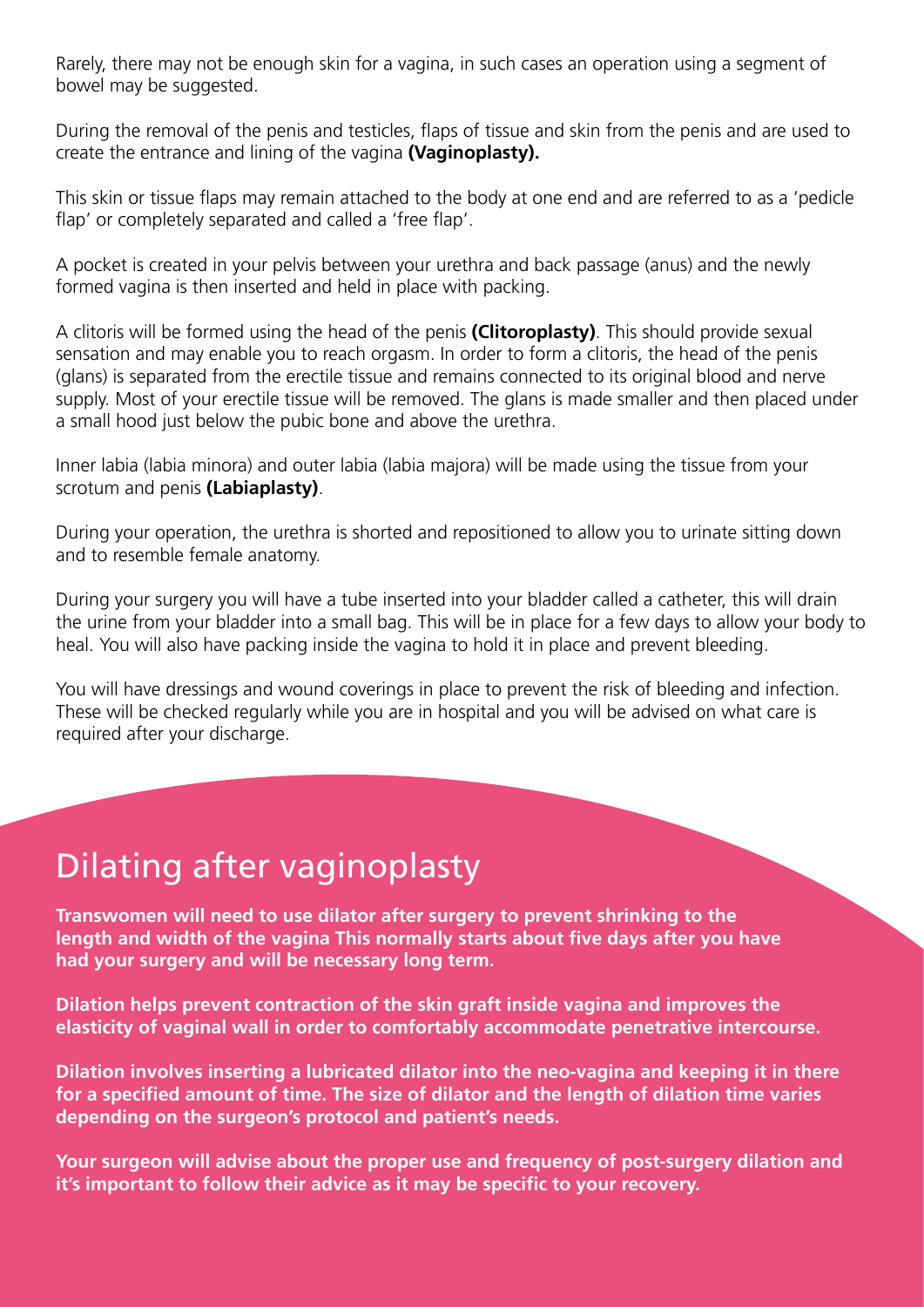**You will normally be provided with two dilators of different diameter. Most patients are able to use these (usually needing to use the smaller dilator first, then the larger one), but some need different sizes. A few patients buy larger dilators some months after surgery to increase the width of the vagina.**

**The average canal can be anywhere between four and six and a half inches.** 

**Most patients are advised initially to dilate three times daily (each "session" takes around 45 minutes, so up to 2.5 hours per day), with the time and frequency decreasing after you reach 18-24 months post-surgery.** 

**It will be an uncomfortable process, especially in the first two weeks, but it is important that you follow the advice that you have been given to prevent complications. Most patients report that dilation becomes significantly more comfortable about two weeks after surgery.**

#### Douching after vaginoplasty

Douching is a method of washing the inside of the vaginal cavity using water. You may be required to douche after your operation and your clinical team will give you advice, guidance and a regime to follow.

#### Follow up care

Į

**Following your surgery, you will be regularly reviewed by your surgical team.**

**You can expect to be in hospital between 5 and 7 days after your surgery depending on your surgeon's advice and the type of surgery.** 

**These regular reviews will give your surgeon the opportunity to assess how well your wounds have healed and check for any post-surgical complications.**

**You would have been advised to stop taking oestrogen 6 weeks before your surgery, this may subsequently cause you to experience menopausal symptoms such as hot flushes and mood disturbances. It is important to discuss when to re-start your hormone therapy with your surgeon.**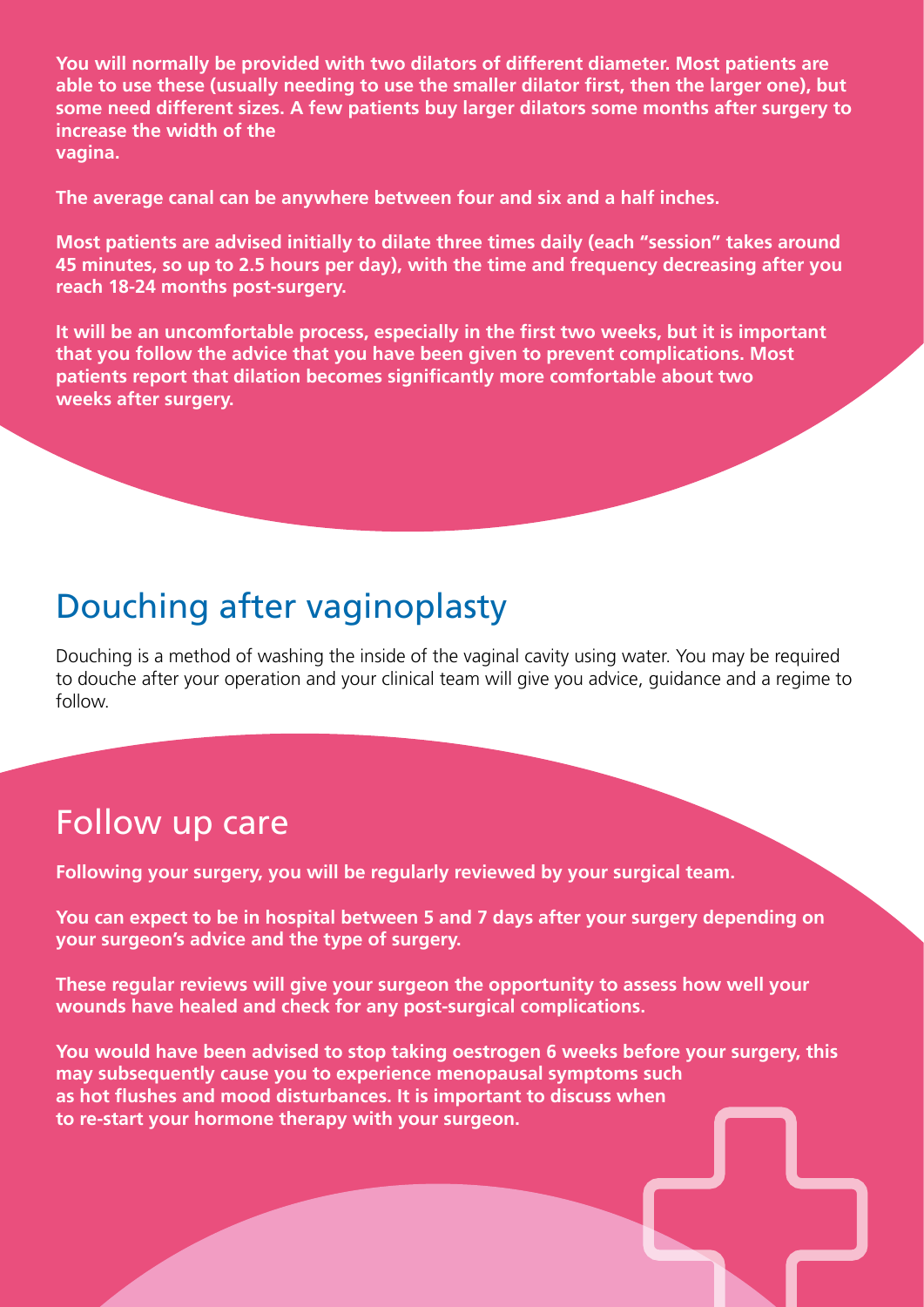Regardless of where you choose to have your surgery, your surgical team will provide you with:

- A discharge plan
- What you should or should not do following surgery
- Wound care
- Pain management
- Expected recovery times
- Clear instructions on what to do should you have any concerns

You may be referred to the district nursing team or GP if you require wound care or treatment in the first few days after your discharge.

You will remain under your surgical team for one year, after which you will be discharged back to the care of your GP for ongoing continuing care.

### Risks from surgery

As with all surgery that involves general anaesthetic there is risk of complications including deep vein thrombosis (DVT), infection, nerve damage, acute or chronic pain, and the need for surgical revision.

#### **Common general surgical complications:**

- Pain
- Blood clots
- **Infection**
- Sutures rupturing
- Urinary tract infections (UTIs)
- Urinary retention (unable to pass urine)
- Poor scarring

#### **Common vaginoplasty surgery related complications:**

- Loss of sensation
- Loss of sexual function
- Dissatisfaction with visual appearance of the vagina, clitoris and/or labia
- Inability to orgasm
- Urinary incontinence (unable to control the need to urinate)
- Necrosis to skin or clitoris (tissue dying resulting in blackening of the skin or Clitoris)
- Vaginal prolapse
- Fistula: (an unwanted connection between the vagina and urethra or bowel)
- Urethral stenosis: (narrowing of the urethra, making it difficult to urinate)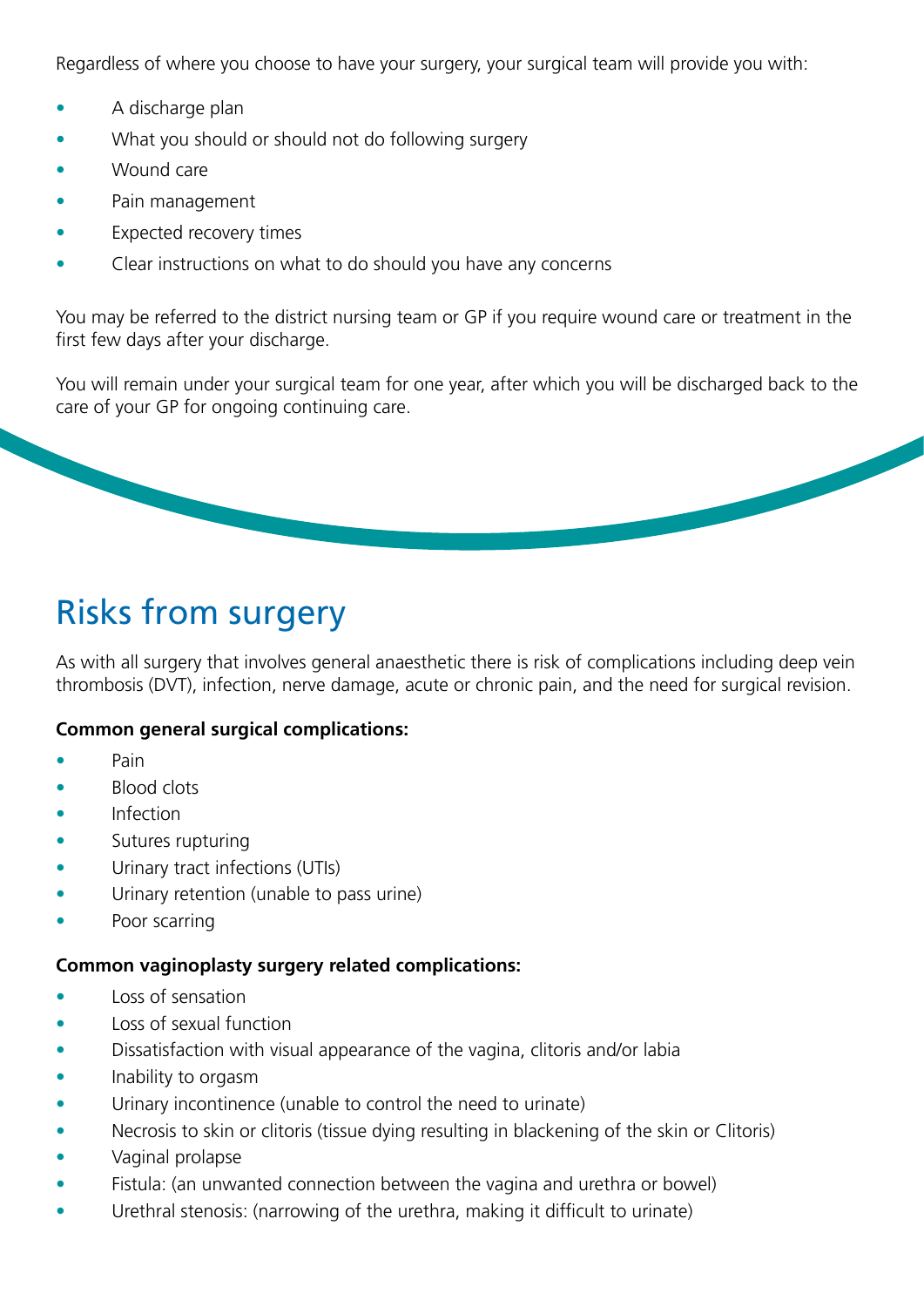### Sexual Practice

**If you have had a vaginoplasty you may be able to have penetrative vaginal sexual intercourse. Like many women, naturally occurring lubrication may not be sufficient and you may need to use a lubricant.**

**It is worthwhile taking time to explore your new anatomy, to locate the clitoris and any other areas which are erogenous and pleasurable, before becoming intimate with a new partner.**

**Usually patients prefer to wait 4 weeks post-surgery prior to engaging with penetrative vaginal intercourse to allow time for the healing process. However; there is no "right" time to commence sexual intercourse, if you feel comfortable to be intimate with someone else, it's almost certainly safe to start. If in doubt, ask your surgeon or specialist nurse.**

**We would encourage you to practice safe sex, especially with, for example, a new partner, so you should bear in mind that condoms are broken down by oil-based lubricants. Silicone or dimethicone based lubricants are to be preferred.**

### Health Screening after surgery

The NHS offers health screening if you have registered with your GP as your identified gender, however the NHS will not know your previously assigned gender and may miss screening that would benefit you and identify health risks associated with your assigned gender at birth.

You should discuss the benefits of health screening with your GP and which health screening would be best to request.

The NHS has produced a leaflet on screening for trans and non-binary people which you can find if you go to **https://www.gov.uk/government/publications/nhs-population-screeninginformation-for-transgender-people/nhs-population-screening-information-for-trans-people**

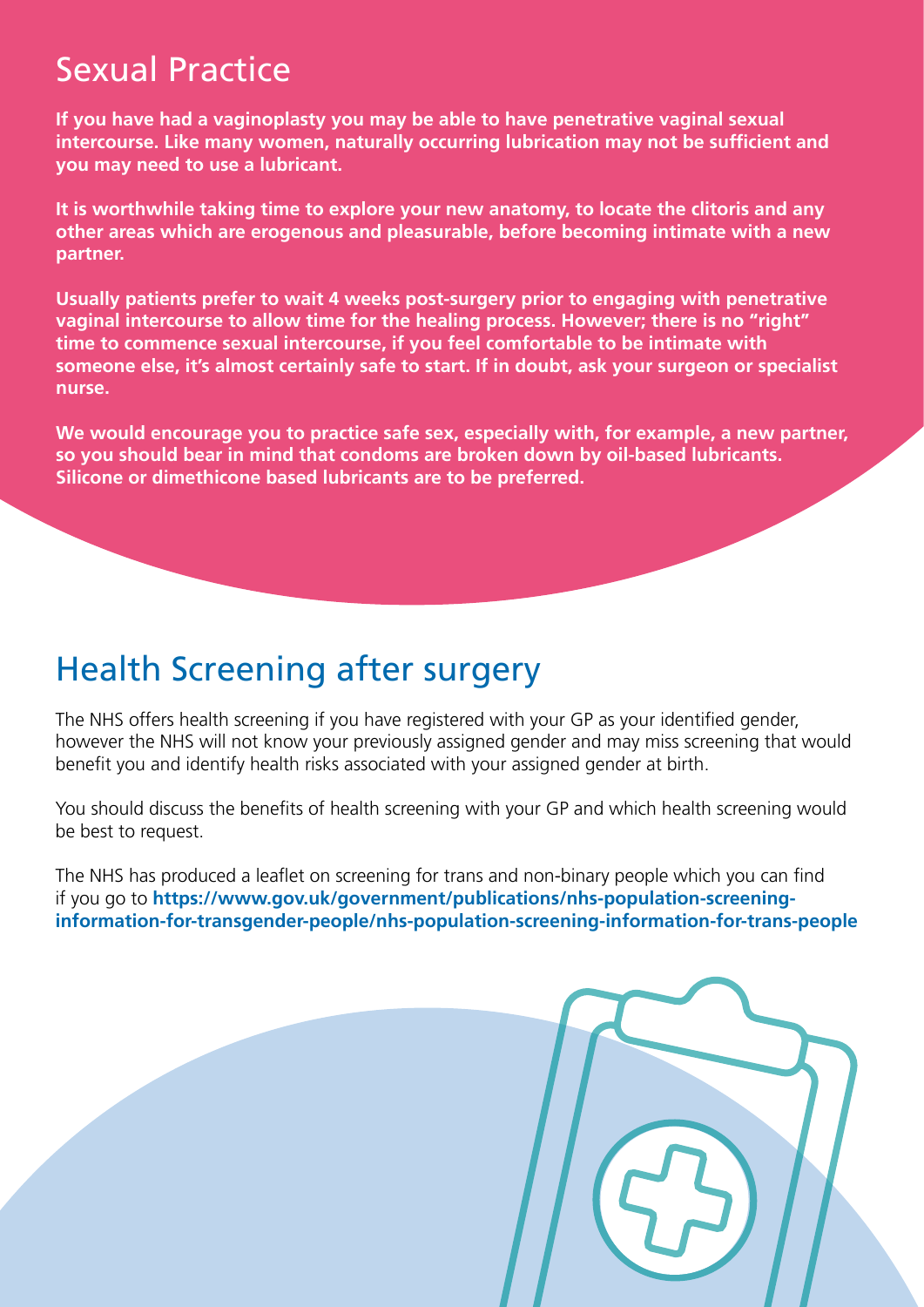### Who can I contact if I have a question?

#### **If you have any queries or require advice you can contact your:**

- GP
- GIC
- Surgical team

The NHS Gender Dysphoria National Referral Support Service (GDNRSS) have a support line available for questions and queries regarding specialist gender surgery in England, Wales, Scotland and Northern Ireland.

#### **We can answer questions relating to:**

- General enquiries
- Your referral
- The status of your chosen hospital
- Information relating to travel and any other practicalities

![](_page_10_Picture_11.jpeg)

**We are available from:** Monday – Friday 9am-5pm

![](_page_10_Figure_13.jpeg)

**You can contact us via telephone:** Telephone Number – 01522 857799

### Contacting you

- Your GIC will ask you if you prefer to be contacted by the GDNRSS team via email or letter and this will be recorded on your file.
- We will email or write to you to let you know your referral has been received and how this has been processed using your preferred contact method.
- We will not be aware of any changes in your personal circumstances, therefore any correspondence from us will be sent to the address or email provided by you to your GIC.
- Please ensure that your contact details are up to date with us and your GIC and contact us if you have a different way you would prefer us to make contact.
- We value your views to help improve services and we may on occasion contact you to gather information about your experience and outcomes after surgery, this is known as patient reported outcome measures (PROMS).

**Please let us know if you do not want us to contact you to complete patient surveys.**